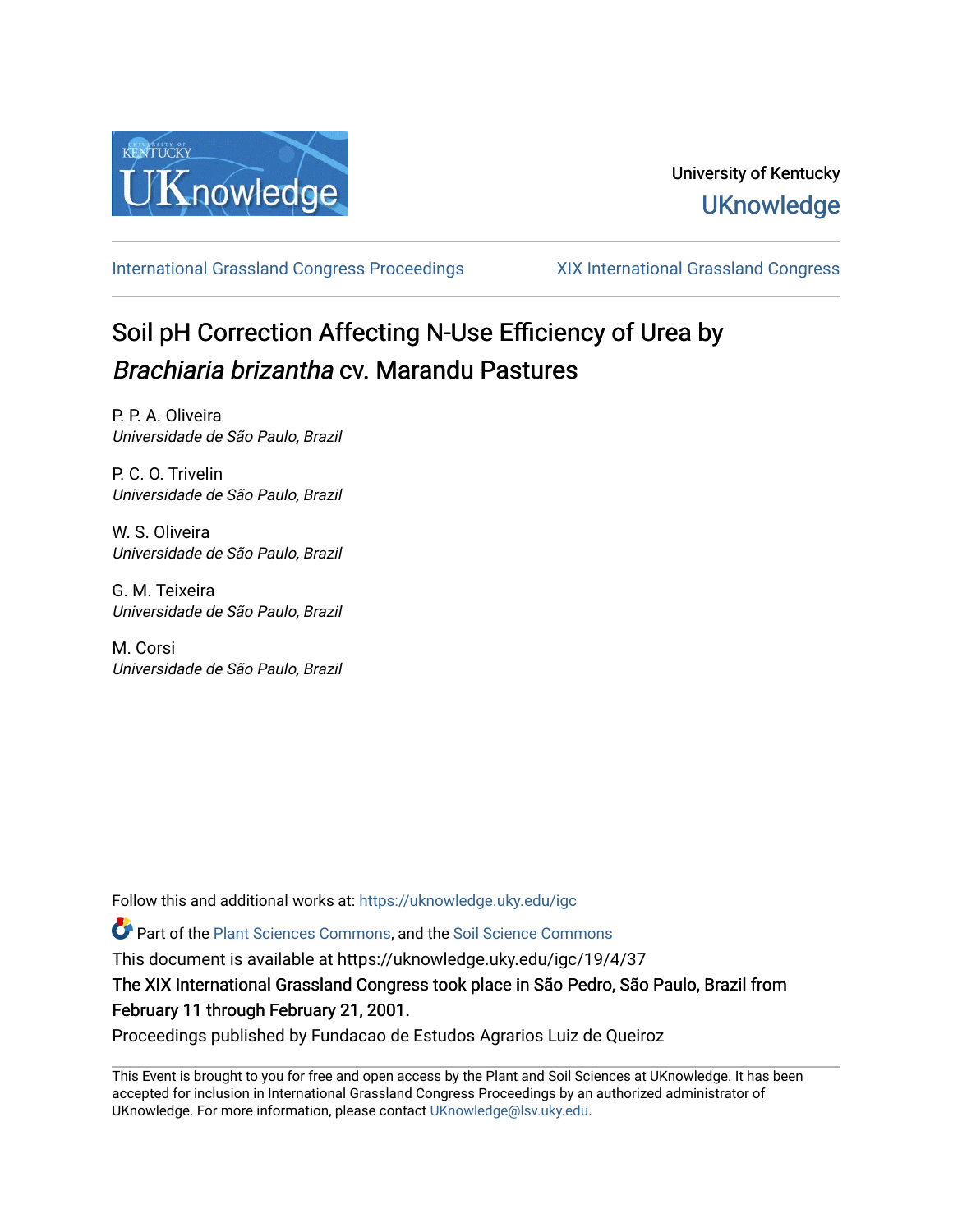# **SOIL pH CORRECTION AFFECTING N-USE EFFICIENCY OF UREA BY** *BRACHIARIA BRIZANTHA* **CV. MARANDU PASTURES**

P.P.A. Oliveira<sup>1</sup>, P.C.O.Trivelin<sup>1</sup>, W.S.Oliveira<sup>1</sup>, G.M.Teixeira<sup>2</sup> and M. Corsi<sup>2</sup>

<sup>1</sup>Centro de Energia Nuclear na Agricultura, Universidade de São Paulo, Piracicaba, Brasil

<sup>2</sup>Escola Superior de Agricultura "Luiz de Queiroz", Universidade de São Paulo, Piracicaba,

Brasil

### **Abstract**

Nitrogen fertilization is one of the largest investment when recovering and intensifying pasture management. Urea nitrogen use efficiency was studied in *Brachiaria brizantha* pasture under tropical conditions where liming was applied to the soil in two dates ("early" and "late" - March and August, respectively). Lime was broadcasted and urea was either broadcasted or subsurface-band applied. "Early" applied lime caused 16,4% increase in forage dry matter yield in the rainy season. Urea-N recovered in the shoots was higher when subsurface band applied independently from time of lime application.

**Keywords**: Pasture recover, liming time, <sup>15</sup>N, fertilization-N management

## **Introduction**

Recovery of degraded pastures of *Brachiaria* spp by management and use of fertilizers is an important issue, since large areas of unproductive pastures are used for raising cattle. Studies on N use efficiency improvement are essential since one of the largest investment on pasture fertilization is represented by nitrogen. Urea is one of the most used nitrogen sources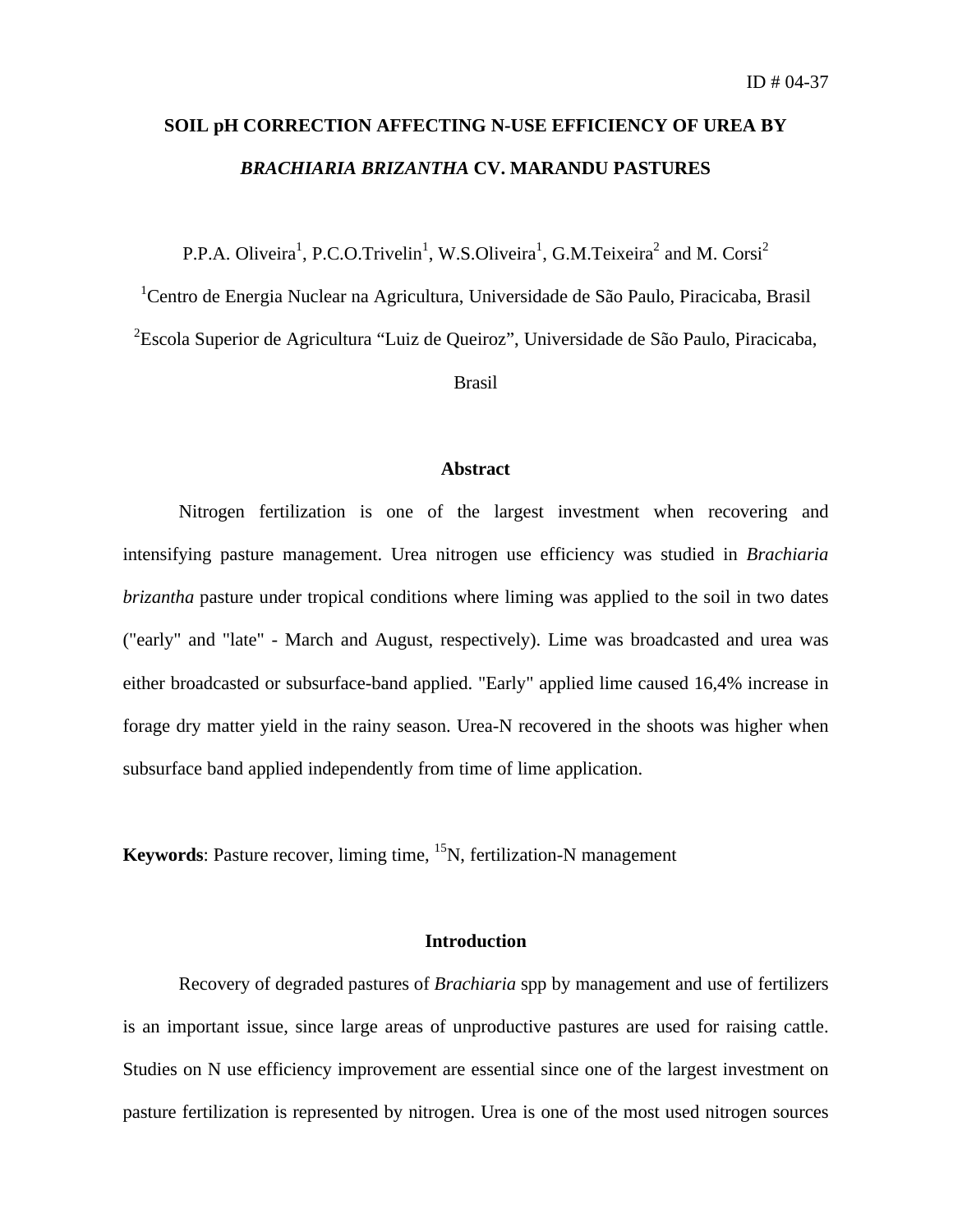in Brazil due to its lower cost and high nutrient concentration. However urea applied to the soil surface may have significant ammonia loss by volatilization. Broadcasted lime is recommended to established pastures (Oliveira et al., 1999), however its application to the soil surface raise pH to levels that inherence N volatilization from urea broadcasted on established pastures. Subsurface banding urea application may reduce N losses by volatilization. Early lime application can improve N use efficiency since extended lime reaction period with the soil before urea fertilization may reduce the undesirable urea-lime interactions. This study evaluated urea-N use efficiency applied to established *Brachiaria brizantha* pastures when lime was applied to the surface soil in March or August and urea was used either broadcasted or subsurface band applied to the soil from November to March during the rainy season.

## **Material and Methods**

The experiment was carried out on degraded *Brachiaria brizantha* cv. Marandú pasture established on a sandy soil. The experimental design was a randomized complete block replicated four times with treatments in incomplete factorial arrangement  $(2x2+1)$ . The following factors were evaluated: time of lime application before N fertilization (eight and three months before N-fertilization, in March and August respectively) and urea placement (subsurface-banded or broadcasted). A control treatment was included to evaluate the  $\rm{^{15}N}$ natural abundance in different samples. Dolomite lime PRNT=90% (3 Mg/ha) was applied to the soil surface in March or August (1998) to 10  $m<sup>2</sup>$  plots. One microplot represented by one open-ended stainless steel cylinder (40 cm inner diameter and 63 cm long) was inserted in each plot to a 60 cm depth in October (1998). Pasture was fertilized in November (1998) with 100 kg/ha  $P_2O_5$  and 198 kg/ha  $K_2O$  as ordinary superphosphate and KCl, respectively. Four split applications of urea (60 kg/ha . application N, total 240 kg/ha. year N) was used after cut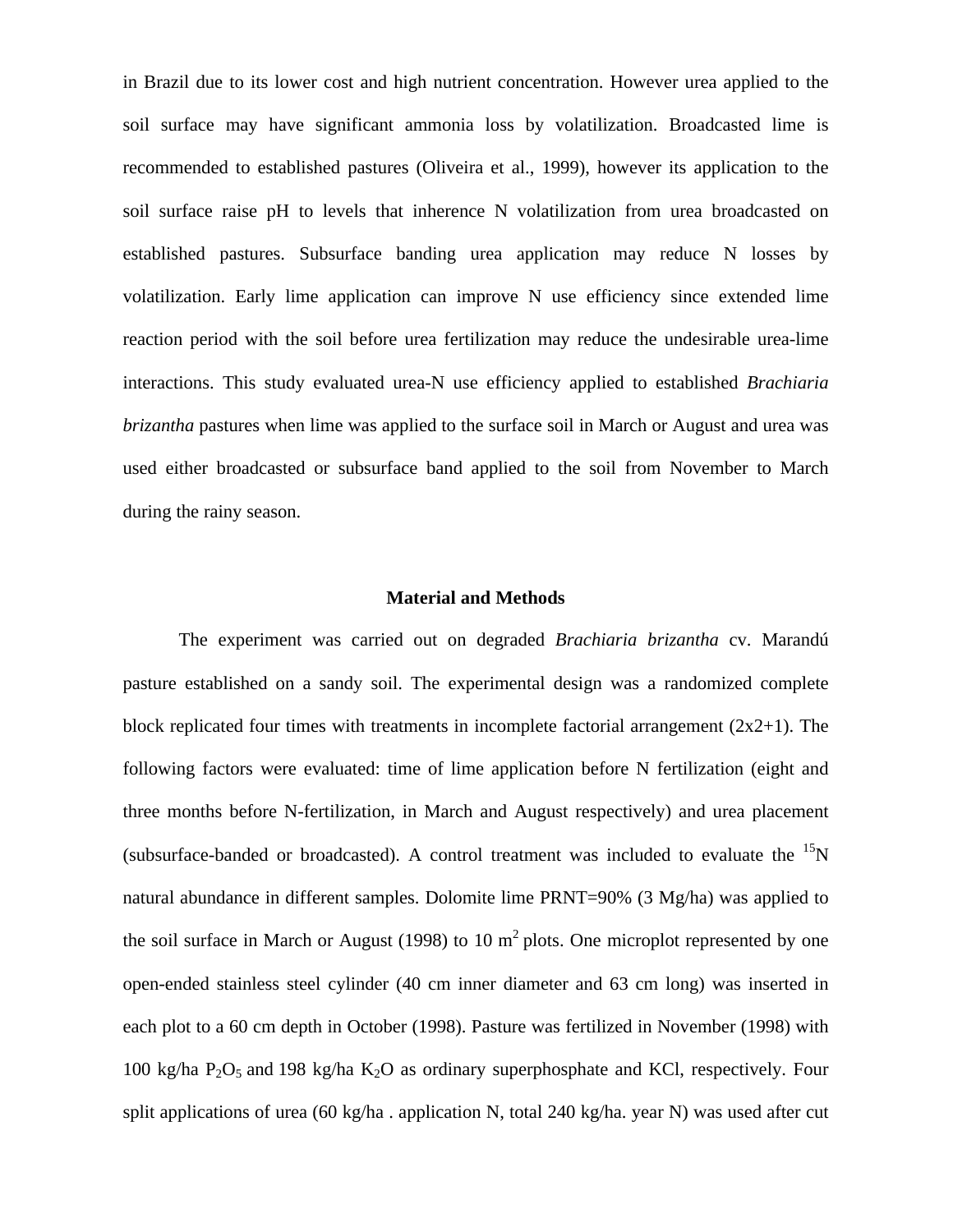during the rainy season. Micronutrients as FTE BR 12 were applied at 40 kg/ha with the first nitrogen fertilization. Microplots were fertilized with urea labeled with 5.22 atom % <sup>15</sup>N. Forage dry matter yield, N content and N-use efficiency were evaluated in six cuts, performed every 35 and 60 days, respectively, in the rainy (November 1998 to March 1999) and dry season (March to December 1999), respectively. Samples from the microplot were analyzed for N content and  $15$  N abundance. At the end of the experimental period plants inside of the microplots were harvested to evaluate: plant residue, mulch from soil surface (plant residue detached from the plant and standing on soil surface), plant crown, roots and the soil at 0 to 5 cm, 5 to 10 cm, 10 to 20 cm, 20 to 40 cm and 40 to 60 cm depth. The following variables were evaluated:

1. Dry matter forage yield, root mass, residue, mulch, crown and total mass of dry soil;

2. N content (g/kg) and abundance of <sup>15</sup>N (atom %) in all plant parts, mulch and in the soil. N contents and <sup>15</sup>N abundance were determined using a mass spectrometer ANCA-SL (Europe Scientific Ltd.).

3. Nitrogen percentage in all plant parts, in mulch or in the soil derived from the fertilizer (%N*X*FF) was estimated, according to the equation:

% $NXFF = [(a-c)/(b-c)]$ .100

 $X =$  plant parts or mulch or soil; a = abundance of <sup>15</sup>N in X; b = 5,22 atom % <sup>15</sup>N; c = natural abundance of  $^{15}N$  (determined in control plots samples).

4. Amount of nitrogen in all plant parts or in the mulch or in the soil derived from the fertilizer was estimated using the equation:

AN*XFF*  $(g/microplot) = [%N*XFF/100*]$ . Np

N*X*= total nitrogen (g) in the plant parts or mulch or soil.

5. Recovery of nitrogen (percentage) applied as urea in plant parts or mulch or soil in different depths.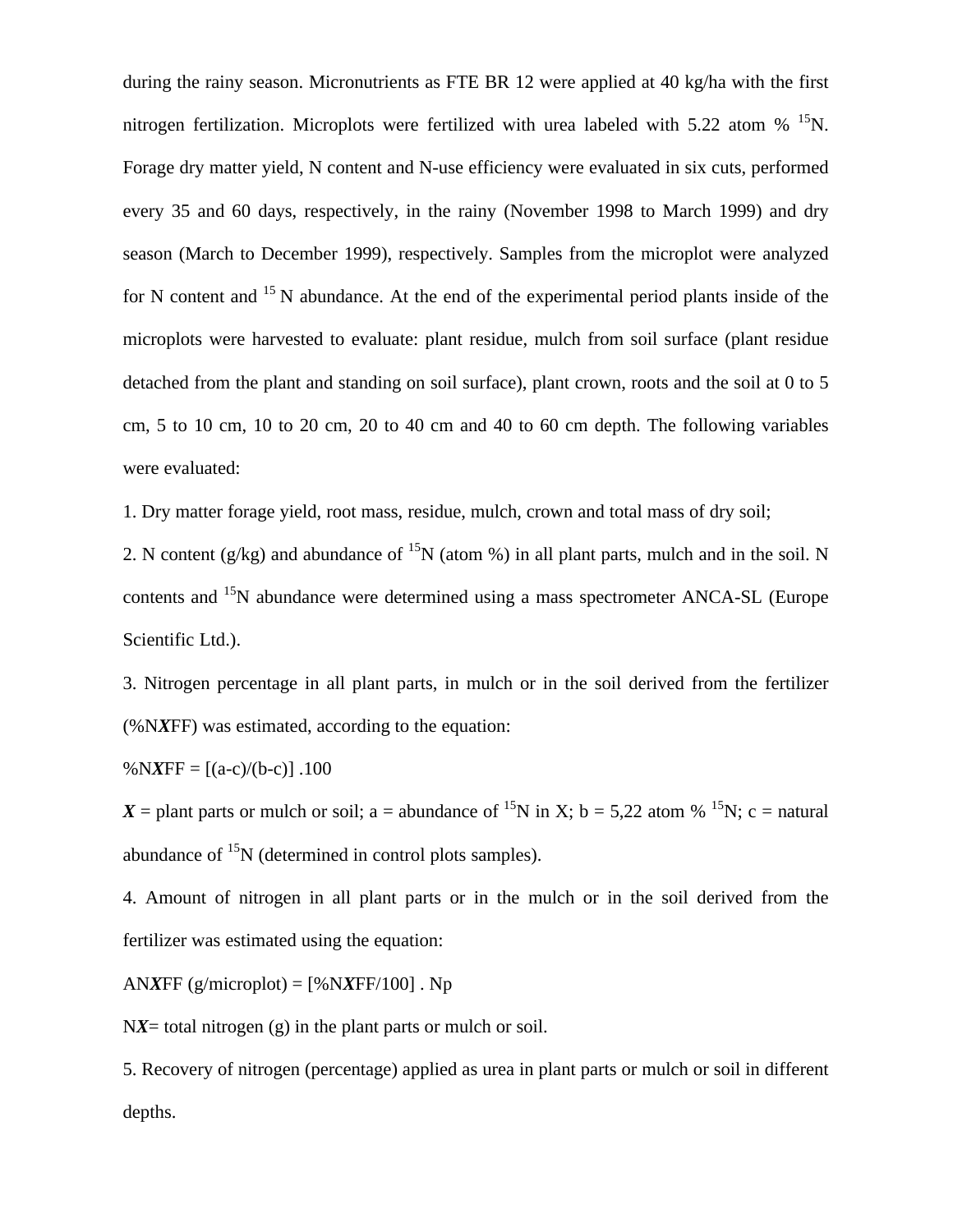6. Amount of nitrogen derived from urea-N remained in soil and in the mulch.

The data were submitted by the overall analysis of variance. Tukey test was used to compare treatment means.

#### **Results and Discussion**

There was no interaction between the factors studied. Otherwise, there was significant effect of lime application time before N fertilization on forage dry matter yield during the rainy season and for the annual forage dry matter yield (Table 1). "Early" liming caused a 16.4 to 10.7% increase compared with "late" lime application in the rainy and annual pasture dry matter yield, respectively. Forage dry matter yield and residue were not affected by the factors studied during the dry season. The amount of nitrogen in the plant shoot derived from urea-N (ANPFF) was higher for subsurface-banded than for broadcasted applied urea. A higher average recovery of applied urea-N (25.8%) was observed for the subsurface-banded fertilizer when compared to the broadcasted urea (20.6%) (Table 1). Raczkowski & Kissel (1989) also obtained approximately 20% increase in the nitrogen recovery when a mixture of urea and ammonium nitrate subsurface-banded was compared to broadcasting. Urea-N recovery in the residue did not differ among treatments (Table 1). Best value for the urea-N recovery was 32.51% in the shoot and residues when lime was applied in March and urea used subsurface-banded. This value is low, compared to 50% N-recovery reported in the literature for temperate climate pastures (Ball & Ryden, 1984; Jones et al. 1977; Harper et al., 1996). Accumulated herbage drymatter was linearly related to the amount of herbage urea-N, a relationship that varied with the lime-urea treatment combination (Figure 1). Additional studies are needed to better understanding of the nitrogen cycle in tropical climate regions where soils are poor, fertilization practices are not adequate and the climate favors nitrogen loss from urea.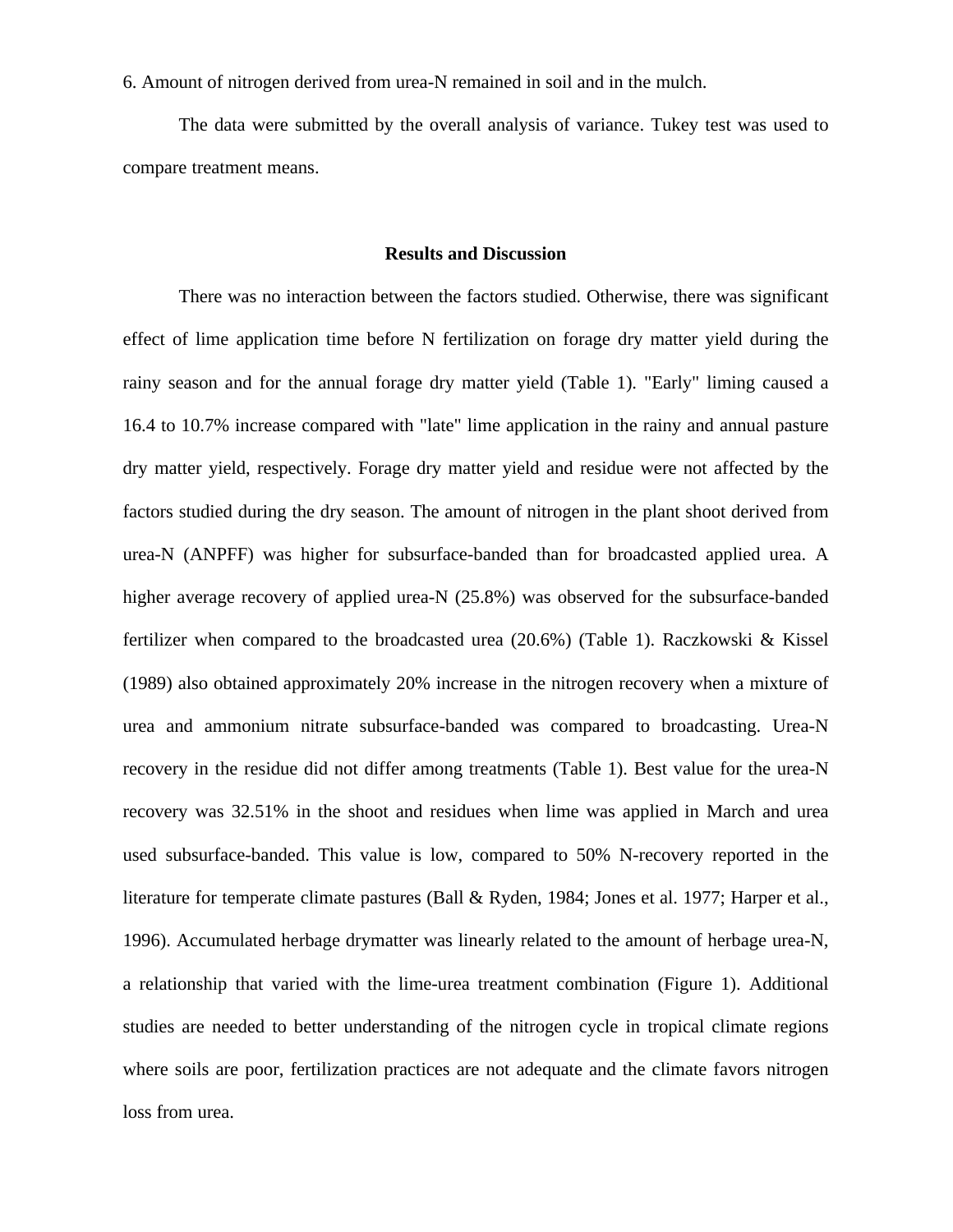#### **References**

**Ball, R.P. and Ryden J.C.** (1984). Nitrogen relationships in intensively managed temperate grasslands. Pl. Soil, **76:** 23-33.

**Harper, L.A., Win Bussink D., Meer van der H.G. and Corré W.J.** (1996). Ammonia Transport in a temperate grassland: I. seasonal transport in relation to soil fertility and crop management. Agron. J., **88:** 614-21.

**Jones, M.B., Delwiche C.C. and Willians W.A.** (1977). Uptake and losses of <sup>15</sup>N applied to annual grass and clover in lysimeters. Agron. J., **69:** 1019-24.

**Oliveira P.P.A., Oliveira W.S.O., Trivelin P.C.O. and Corsi M.** (1999). Métodos de aplicação e recomendação de calagem na recuperação de uma pastagem de *Brachiaria decumbens* em areia quartzosa. XXXVI Reunião Anual da Sociedade Brasileira de Zootecnia, 103.

**Raczkowski, C.W. and Kissel D.E.** (1989). Fate of subsurface-banded and broadcast nitrogen applied to tall fescue. Soil Sci. Soc. Am. J., **53:** 566-70.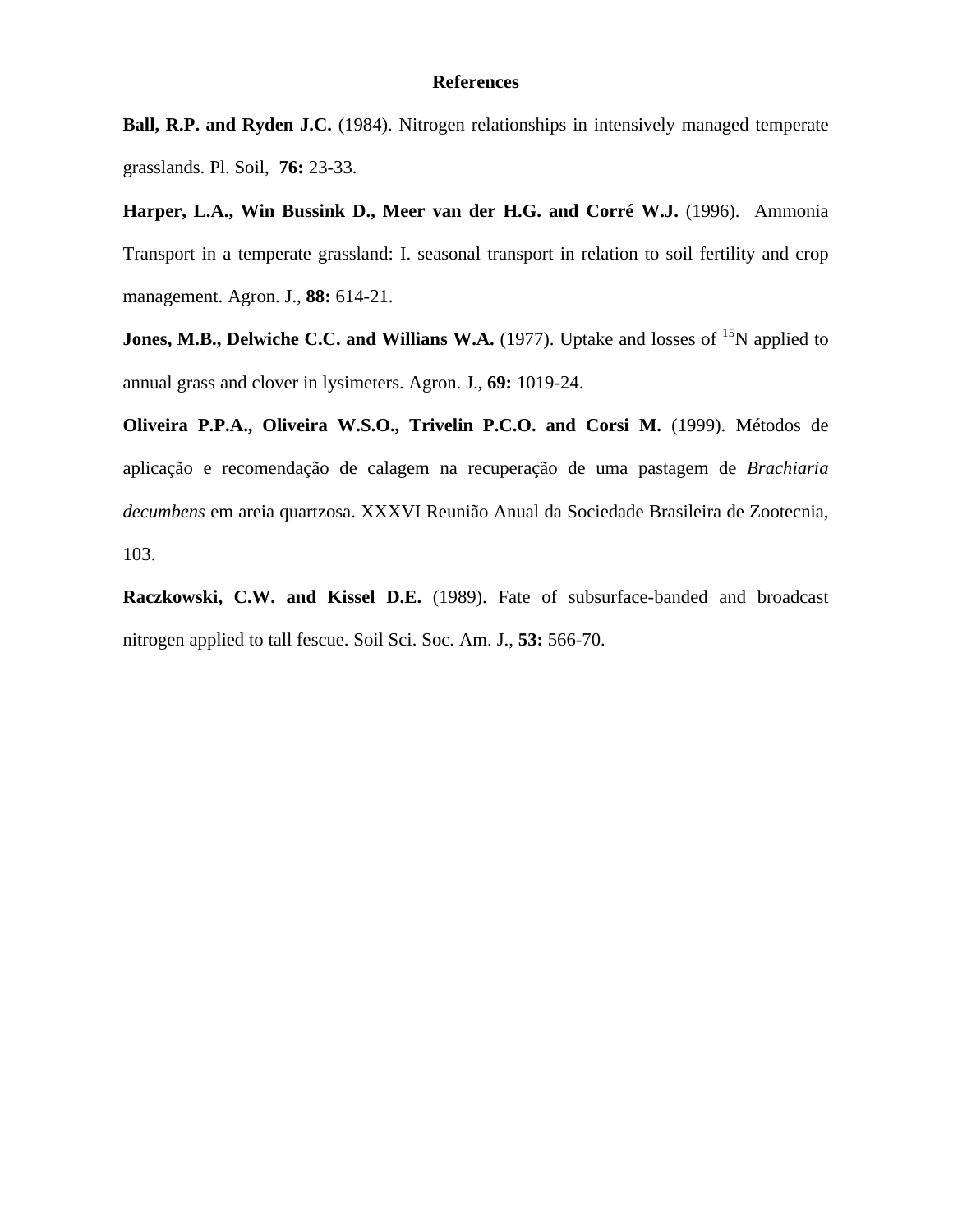**Table 1 –** Forage dry matter yield (Mg/ha), amount of nitrogen in the plant derived from urea-N (kg/ha) and percentage of urea-N recovery by *Brachiaria brizantha* cv. Marandú. (November 1998 to December 1999).

| Treatment     |                 | Forage dry matter |         |        | Residue | ANPFF <sup>1</sup> |         | $ANRFF2$ N Recovery | N Recovery |
|---------------|-----------------|-------------------|---------|--------|---------|--------------------|---------|---------------------|------------|
| Liming        | Subsurface-     | Rainy             | Dry     | Annual |         |                    |         | Forage              | Residue    |
| time          | banding of urea | season            | season  |        |         |                    |         |                     |            |
|               |                 |                   | (Mg/ha) |        |         | kg/ha              |         | $\%$                |            |
| March         | yes             | 7,2a              | 1.9a    | 9,1a   | 3.9a    | 62,1a              | 11,9a   | 27,26a              | 5,25a      |
| March         | no              | 7.7 a             | 1.9a    | 9.6a   | 4.5a    | 44.8 b             | 9.9 a   | 19,85 b             | 4,38a      |
| August        | yes             | 6.4 <sub>b</sub>  | 1.9a    | 8.3 b  | 3.8a    | 55,7 a             | 10.7a   | 24.45 a             | 4,68a      |
| August        | no              | 6,4 b             | 1,9a    | 8,3 b  | 3,7a    | 48.5 <sub>b</sub>  | 11,1a   | 21,27 b             | 4,87a      |
| Control       |                 | 2,3               | 1.6     | 3,9    | 2,4     | $\qquad \qquad -$  | ۰       |                     |            |
| CV(%)         |                 | 23,4              | 32,2    | 20,0   | $23,4*$ | 23,6               | $7,31*$ | 23,2                | $19,0*$    |
| Value prob.>F |                 | 1,3 %             | -       | 1,7%   |         |                    |         | 7,4 %               |            |

\*Coefficient of Variation of a Variable transformed to Root Square of X+1.

Means followed by a same letter in column are not different by the Tukey test

<sup>1</sup> Amount of nitrogen in the shoot derived from urea  $- N$ 

 $2$  Amount of nitrogen in the residue from urea-N